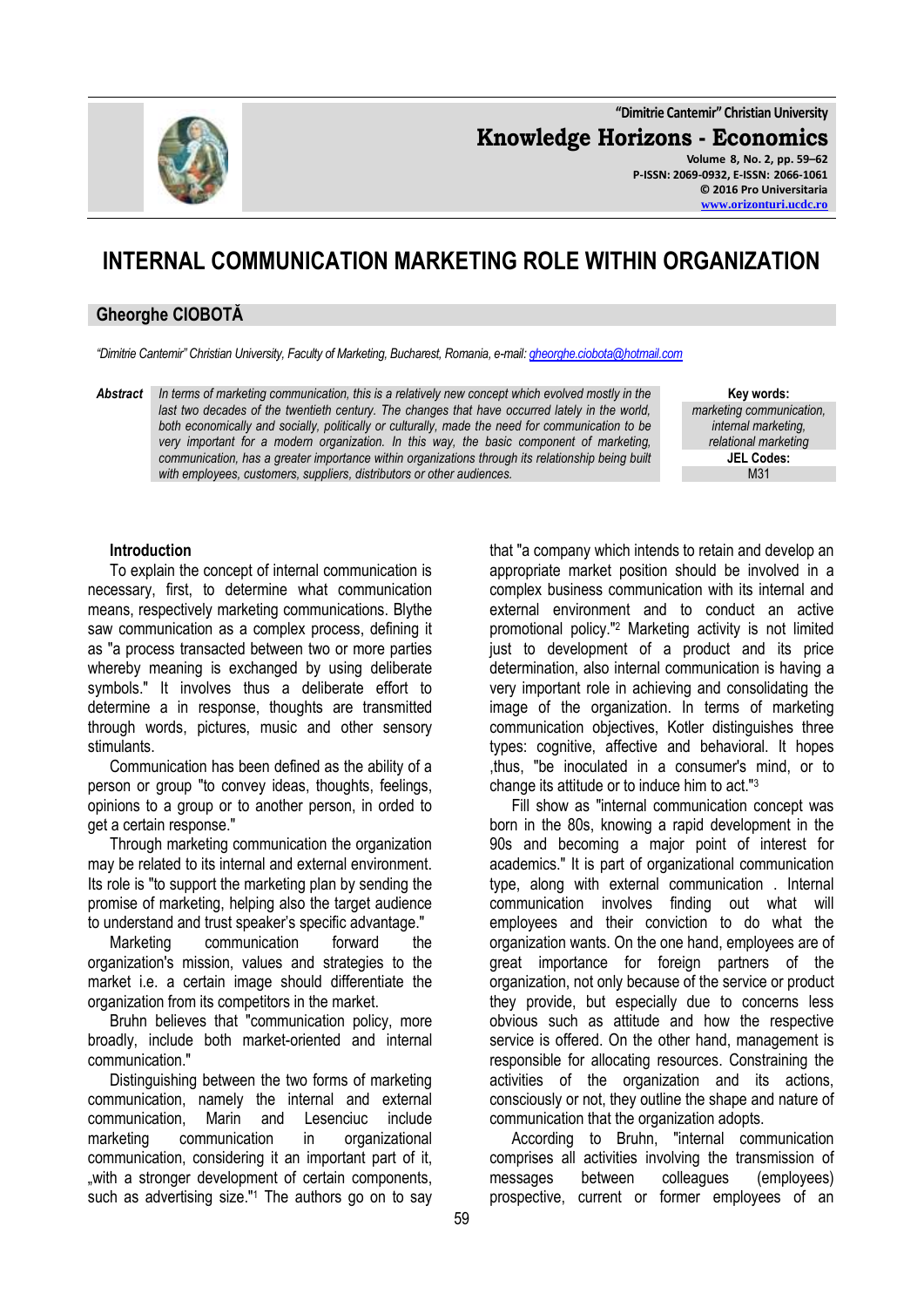organization in different areas." It distinguishes between several types of communication, depending on its direction. Thus, it speaks vertical communication from top to bottom, this being achieved by messages of the management organization for personnel vertical communication from the bottom up, through personal discussions, system proposals, letters to employees in the journal enterprise and horizontal communication, achieved by informal discussions.

Unlike internal communication, external communication is establishing contacts needed to achieve its object, and promoting effective relationships with various groups (suppliers, distributors, consumers, media). The values conveyed customers, suppliers and distributors through external communication must be accompanied by values of employees, especially those who interact with these external groups. Internal marketing communication is necessary for the internal audience to be motivated and involved in what we do, to be able, then, give audiences a message consistent and coherent external. Communication within and between organizations has a direct impact on marketing effectiveness and "internal communication is linked to and has a great influence on external communication (business partners, suppliers or customers)."[4](#page-3-1)

Dragan and Demetrescu believes that "the company manages and controls its operations to the extent that its internal communication system works, its organization being subject to the system adopted by the media.["](#page-3-1)<sup>5</sup>

Fill discusses internal communication and believes it refers to communication between managers organization and internal public in order to promote commitment to the organization, a sense of belonging to this awareness of the environment is constantly changing and understanding the organization's objectives . These four goals are designed to connect employees to their jobs and the organization itself. It is known that internal environment involves the structure and culture organization, its processes, mode of action and leadership, and interacting external environment, providing the backdrop for the implementation of internal communication.

To explain, predict or direct manifestations of staff, management must understand what is going on with the psychological organization members. The message should be formulated taking into account the interests, ability, personality, position the employee holds a collective group to which it belongs, expectations and their degree of integration in joint marketing goals of the labor collective. If these considerations are taken into account, the message conveyed can have different meanings for different receptors and, as such, can produce different reactions. A clearly defined internal

communications policy must start from the idea that all employees in marketing activities, and others must be informed of the company's objectives, its actions and its entire organization. In this way, they can be understood, appreciated and interpreted correctly by all staff. It is also necessary that leadership to understand, appreciate and correctly interpret the attitudes, feelings and opinions of employees.

So staff behavior is largely the result of the organizational context. Therefore, by changing the conditions that determine behavior, it becomes possible to obtain it in the desired change if new information is used new personal contacts between management and employees. Even if it is considered any verbal information or report is communication, it can be said that a message is sent successfully only when the response obtained certify that the information communicated was fully understood all the implications it contains. Thus, communication is achieved only when there is a full understanding between the message sender and the receiver of the message processing idea, turning it into a decision.

Blythe notes that communication requires the active participation of both the sender and the receiver. It is not enough that the messages contain information that the organization wants to convey. They should be interesting also for consumers, employees or other persons to whom the organization wants to beaddress, to get their attention.

Employee role is changing, in Fill's oppinion. Where once it was only part of the organization, now it is seen as a promoter of the brand and the product. This applies especially in services where employees are the link between internal and external environment of the organization and their actions can have a powerful effect in creating a positive image among customers[.](#page-3-2)<sup>6</sup>

For example, it may be noted, the situation of a powerful organization IT market in Europe. The mission of this organization is considering focusing resources on value on top quality products and continuous improvement of all aspects of the business, in order to contribute to the success and further development of employees, customers and shareholders.

In their vision, quality comes first, trying each time to eliminate defects or disturbance of its processes. The focus is on customer and employee satisfaction. The latter can predict the occurrence of certain problems and may implement solutions using efficient and standardized methods to improve. Quality is, in the opinion of the organization, part of them, but when the quality is put first, a natural result of cost factors.

In terms of the organization's employees, they receive opportunities by promoting teamwork, productivity, creativity, confidence, integrity, fairness, involvement and development. Professional ethics is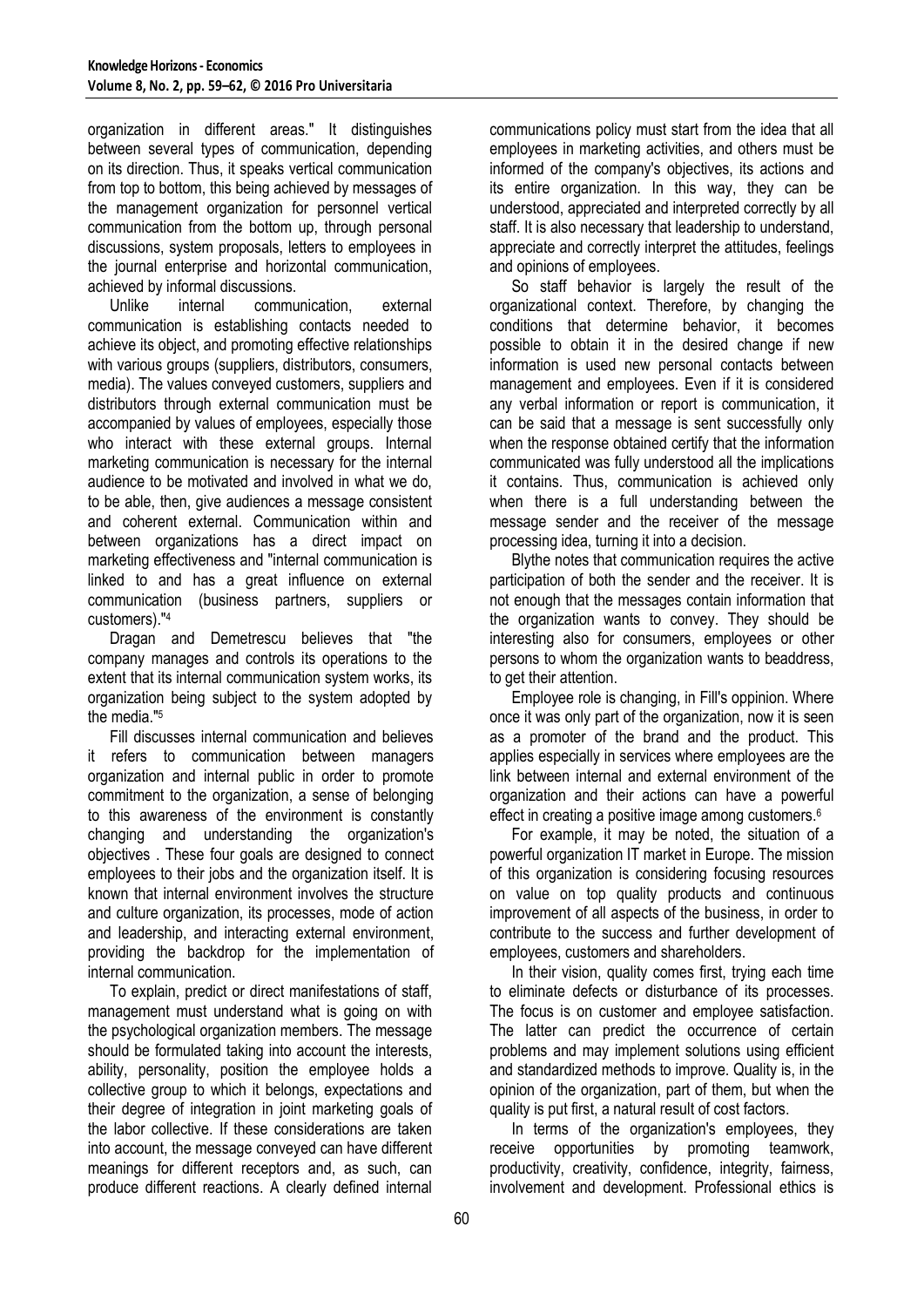one of the core values of the organization analyzed. From the way business is conducted and treated customers, employees, shareholders, investors or suppliers apparent honesty, ethics and integrity of the organization. It encourages honest communication, constructive and timely within the organization and in customer relations, in order to solve problems, exchange information and share knowledge. In this regard, the company has promoted the policy called "Open Door", encouraging such discussions with managers directly about work related issues, salaries, performance evaluations of the jobs, disciplinary actions, conditions labor, supervision, etc. this internal policy envisages, however, and the situation of the employee, for certain reasons, does not wish to discuss certain matters with the manager directly. In this case, the employee may speak to everyone, regardless of hierarchy level, anytime.

This policy of "open door" brings the greatest benefit especially the sales department. Employees in the sales department can discuss with the regional manager, but they can also speak with the regional sales manager and / or Vice President Sales Department, including president of the organization.

However, despite the good intentions of the organization, vertical communication, from employee to manager is often flawed. Not communicate enough with the employee, which encourages the birth of rumors, a real problem with the company. At the same time, the employee loses gradually trust in his manager directly because they have the impression that he is not listening anyway and that his problems will not be solved or even understood. For this reason, the employee no longer appeals to the manager when there is a problem but he is creating a hypotheses and give rise to discussions in the group to which it belongs. It is obvious that these rumors, assumptions and discussions not only fuel distrust and disappointment employee to the organization, stressor that, at some point, will affect work performance of the employee and the general atmosphere within the organization.

The solution proposed by the organization was adopting and implementing a strategy of internal communication intended as an alternative to the existing situation at this point within the organization: employees are unhappy with the way they are being given certain information, which is often incomplete or wrong; some managers do not get the information they want from their supervisors or because they do not know how to obtain that information, either because their supervisors do not give enough importance to them; customers prefer to give rise to rumors or assumptions, instead of asking.

As a central point in the strategy of internal communication, the position transmitted to the internal public was, on the one hand, objective, focused on professionalism, experience, high degree of involvement in meeting the needs of employees and customers, and on the other hand, affective, highlighted by the motto: "Employees - our strength", emphasizing the value and contribution of the employee in this organizations success. It feels that the employee is satisfied and motivated by everything that happens in the work environment, the organization and will raise awareness of its products and, consequently, will increase sales and incomes.

Therefore, internal communication, analyzed from the perspective of its integration in marketing communications, employee stands in the foreground, seen as a real force that contributes to the organization's success and the achievement by promoting products and its image.

In conclusion, we can say without making a mistake, as the formula of success of an organization and the employee must be found. This should be involved in decision making of the organization, giving him the trust and respect. By providing a favorable working climate, through motivation and employee loyalty, it will work harder and results of his work will soon appear. The organization will only have to gain from such a situation, by increasing awareness and achieving a competitive position in its field.